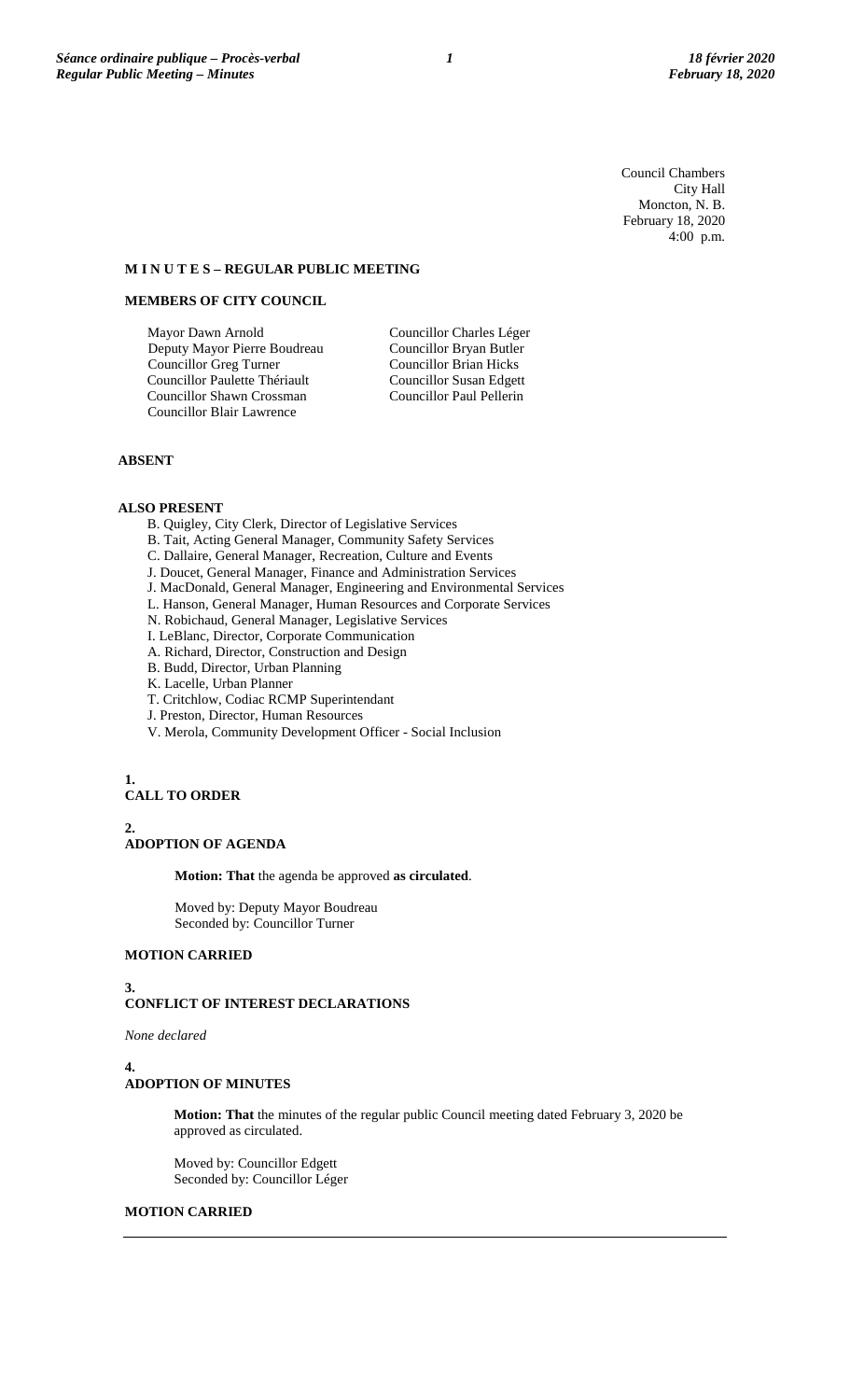### **5. CONSENT AGENDA**

5.1 **Grant of Easement** on PID 70351614 (Killam Drive) in favour of New Brunswick Power Corporation and Bell Canada

**Motion: That** the City of Moncton grants an Easement (Form 14) to the New Brunswick Power Corporation and Bell Canada, upon a portion its property referred to as Parcel Identification Number (PID) 70351614, for the purpose of constructing and maintaining in perpetuity, lines for telecommunication and for distribution of electricity, and that the Mayor and City Clerk be authorized to sign the Easement (Form 14) and affix the Corporate Seal of the City of Moncton thereto.

5.2 **Street Closure** – Canadian 5KM Championships 2020 – September 13, 2020 – Streets affected Vaughan Harvey Blvd., Assomption Blvd. and Downing St.

**Motion: That** the following street closures for the Canadian 5KM Championships from 7 a.m. until 1 p.m. on Sunday, September 13, 2020:

- Full closure of Assomption Boulevard from Vaughan Harvey Boulevard to Main Street
- Full closure of Downing Street from Assomption Boulevard to Sommet Lane
- Closure of one north-bound lane of Vaughan Harvey Boulevard, approaching the intersection at Assomption Boulevard.

**Motion: That** the consent agenda **be approved** as follows:

- **Grant of Easement** on PID 70351614 (Killam Drive) in favour of New Brunswick Power Corporation and Bell Canada
- **Street Closure** Canadian 5KM Championships 2020 September 13, 2020 Streets affected Vaughan Harvey Blvd., Assomption Blvd. and Downing St.

Moved by: Councillor Lawrence Seconded by: Councillor Edgett

# **MOTION CARRIED**

# **PUBLIC AND ADMINISTRATION PRESENTATIONS**

# **6.1 PUBLIC PRESENTATIONS**

5 minutes

**6.**

6.1.1 **Presentation** – Common Front for Social Justice – Robert McKay & Soeur Auréa Cormier Mr. McKay and Sœur Cormier came before Council to introduce the new campaign Prejudice against the poor – The Truth about Living in Poverty. The campaign aims to minimize the stigma associated with people living in poverty. Media ads have been produced and will be aired on CJSE, 91.9 the Bend and Stingray and will be aired 3 times a week. These ads focus on the 3 main prejudiced.

A GoFundMe page has been established to collect funds – [https://www.gofundme.com/f/help-us-tell](https://www.gofundme.com/f/help-us-tell-the-truth-about-living-in-poverty)[the-truth-about-living-in-poverty](https://www.gofundme.com/f/help-us-tell-the-truth-about-living-in-poverty)

6.1.2 **Presentation** – Scout Troop – Glass Recycling Project – Charlotte and Paul, Scouts The scout troop has come up with an initiative to recycle glass in the Greater Moncton Area. Most people do not realize that all glass placed in the garbage can be recycled, however, some of the glass finds its way into the landfill. The initiative will see drop off sites for all glass and it will then be brought to the only glass recycling centre located in Moncton. It was noted that this centre is underutilized and must bring in glass from other communities within Atlantic Canada. SkyZone on Champlain Street has agreed to allow the use of their parking lot for collection of glass the last three Saturdays in March, as well as the first Saturday in April.

How it works:

- Wash glass with warm soapy water
- Bring glass to drop-off site
- 6.1.3 **Presentation** African Community Cliff Nzombato B.A., B.S.W, Ad Mr. Nzombato was not able to attend the meeting.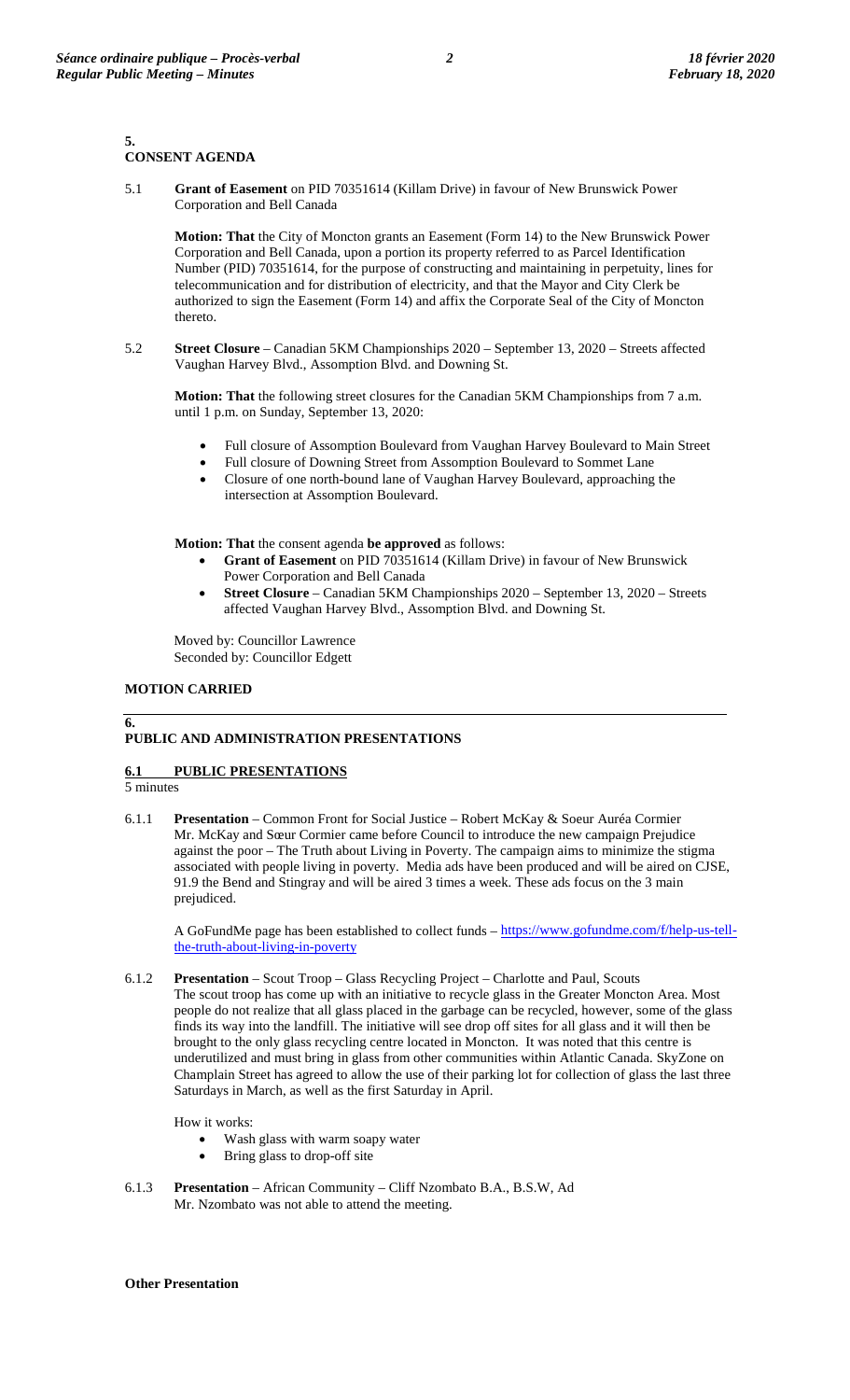2 minutes

#### **Affordable Housing** – René Boucher

Mr. Boucher presented an initiative for affordable housing in Moncton. The project would use six 40-feet sea containers to make up the home and each would have a green space on the roof. Mr. Boucher was asked to share his contact information with Ms. Catherine Dallaire.

#### **CUPE** – Keith Hatto, Leo Melanson and Marco Salib

Mr. Salib came before Council to discuss the impasse at the bargaining table between the Union and Employer. Currently 14 positions are designated casual with incumbents working full time hours. It is CUPE's opinion that these positions should be made permanent. The Union is looking to have these positions made permanent. The Union is also requesting that an evaluation committee be established so that the Union and Employer can work together in order to evaluate any benefits to the City of contracting out services, or having them remain in-house.

#### **6.2 ADMINISTRATION PRESENTATIONS/EXPOSÉS DE L'ADMINISTRATION**  15 minutes

6.2.1 **Presentation** – Rising Tide Community Initiatives Inc. – A business plan for a housing entity – Vincent Merola, Community Development Officer, City of Moncton, Debbie McGinnis, Executive Director, United Way SENB and Dale Hicks, President, Food Depot Alimentaire

Mr. Merola advised that the business case has been prepared by NB Non-Profit Housing Association (Tara Specialists) and Ecoleo Consultants Inc. with direction from the founding members of the newly formed Rising Tide Community Initiatives Inc. The group would like to present details of the proposed plan to City Council along with a proposed funding model.

The 2016 Census data shows 8,270 families in Moncton experiencing shelter cost above 30% of income, leading to a family income deficit, making it harder or impossible for them to afford other family necessities.

In April 2019, the City of Moncton presented "Moncton's Community Housing Implementation Plan" (HIP). This was a collaborative effort between the City, the Social Inclusion and Poverty Reduction Committee and many partners that work together to promote affordable housing. It also included GMHSC, Community Agencies, the NB Social Development Department, concerned citizens, and the Canada Mortgage and Housing Corporation.

#### **Current situation:**

- 176 homeless individuals identified on HART Byname List
- Over 1680 people on waiting list for subsidized housing
- Reaching Home funding for 151 new units is spoken for until 2022
- 2.2% Vacancy Rate in Moncton

The vision of Rising Tides Community Initiatives is every individual and families in Moncton who need affordable housing will have access to a permanent home, within a vibrant community, with the support they need to succeed.

Their mission is using best practices, we will collaborate with public, private, and non-profit partners to make safe, affordable and adequate housing available for people living on low income. In doing so, we will create economic and social value for our community.

### **Key objectives of the project:**

- Engage public and private partners in raising necessary capital \$12M
- Ensure strong financial stewardship
- Supply NGOs with a variety of affordable housing options, along the continuum, based on data
- Support City's land use goals

#### **Deliverables:**

By 2023, we will have created permanent housing for 125 people, with up to 7 community case managers.

- Year 1: 25 units
- Year 2: 50 units
- Year 3: 50 units
- Case Managers funded annually at a ratio of 1:15

# **Financials:**

Over the three years:

- \$8.3 million on properties (purchase and renovations)
- \$1.3 million on case management services
- \$0.9 million on staff, office and property maintenance and management
- The remainder will establish a reserve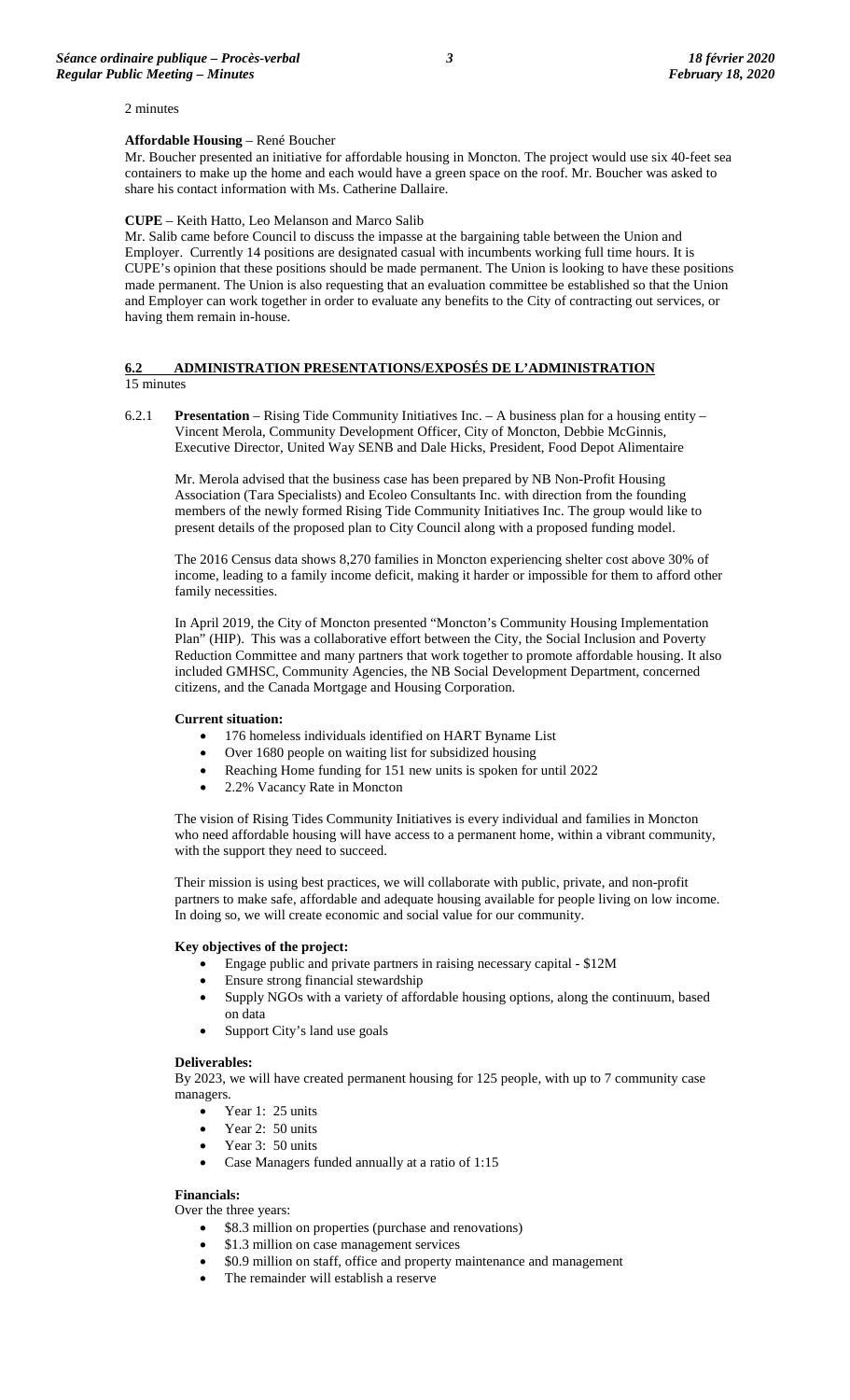**Motion: That** Moncton City Council direct Administration, in collaboration with Rising Tide, to undertake discussions with the Province of New Brunswick for funding to establish a housing entity and to formalize an internal financial review with the stakeholders from Rising Tide to consider financial impacts based on the level of participation from the Province of New Brunswick and other potential stakeholders and to return to Moncton City Council with options on March 16, 2020.

Moved by: Councillor Léger Seconded by: Councillor Lawrence

The presenters provided clarification to various members of Council's questions.

Ms. Dallaire indicated the importance of providing an update on the City's Social Inclusion plan to clarify who are the stakeholders for poverty, health, housing, etc. Councillor Thériault reiterated the importance of having a clear understanding of the roles of each organization, and level of government.

#### **MOTION CARRIED**

#### **7. PLANNING MATTERS**

7.1 **New rezoning application** – 620 McLaughlin Drive (New Francophone School)

Administration has received an application from Century II Holdings Ltd. on behalf of the Province of New Brunswick to rezone the property located at 620 McLaughlin Drive (identified as PID 70645676) from R2 (Two Unit Dwelling) Zone to P1 (Community Use) Zone.

The new school will serve 1,305 francophone students ranging from kindergarten to grade 8. It will include a daycare that will accommodate 131 preschool children and 90 children in the after school program. The new school and daycare will have a combined area of 18,738 square metres.

The vacant property is approximately 30 acres in size. It is currently zoned for residential uses. Therefore, a rezoning application is required to accommodate the proposed development. Construction is anticipated to start in spring 2020 with a fall 2022 opening.

A Traffic Study was completed and recommended the following upgrades to accommodate the development:

- 1. New traffic signal light at Hennessey Road ;<br>2. New pedestrian crosswalk at Xavier Avenue:
- 2. New pedestrian crosswalk at Xavier Avenue; and<br>3. New northbound left turn lane on McLaughlin Dri
- New northbound left turn lane on McLaughlin Drive.

These upgrades will be put in place prior to the opening of the school. A copy of the detailed Traffic Study has been provided for Council's consideration.

The Traffic Study contemplates relocating the existing crosswalk from Leopold F. Belliveau Drive to Xavier Avenue. Administration does not agree with this recommendation. Therefore, a new crosswalk at Xavier Avenue is required in order to ensure the safety of pedestrians accessing the school site from various areas. The Province is in agreement with this approach. Therefore, the City will contribute 50% towards the cost of the new crosswalk.

The City will also contribute 50% towards the cost of the new traffic signal light in accordance with standard practice. It is anticipated that the City's total financial contribution (for new signal light and crosswalk) will be approximately \$90,000.

The Province will be responsible for the full cost of the new left turn lane on McLaughlin Drive. The existing width of the McLaughlin Drive right of way is sufficient to accommodate the new lane. It will require widening the asphalted surface and moving the curb further west towards the school property.

The Province will be contributing \$198,000 + HST towards the cost of implementing the recommendations from the Traffic Study. It is recommended that this be added as a condition to the Conditional Zoning Agreement.

In anticipation of future residential development to the north, Administration has recommended that a future trail be accommodated within the school site. The Province has agreed to this request. It is recommended that a 10 metre wide easement be granted to the City of Moncton for a future trail connection. The site plan (attached) shows a potential location; however the final location will be determined with the Department of Education as future development occurs to ensure the location is mutually beneficial to the City and the Province. This is supported by Policy ED-12 of the Municipal Plan which encourages school sites to be designed in a way that encourages active transportation.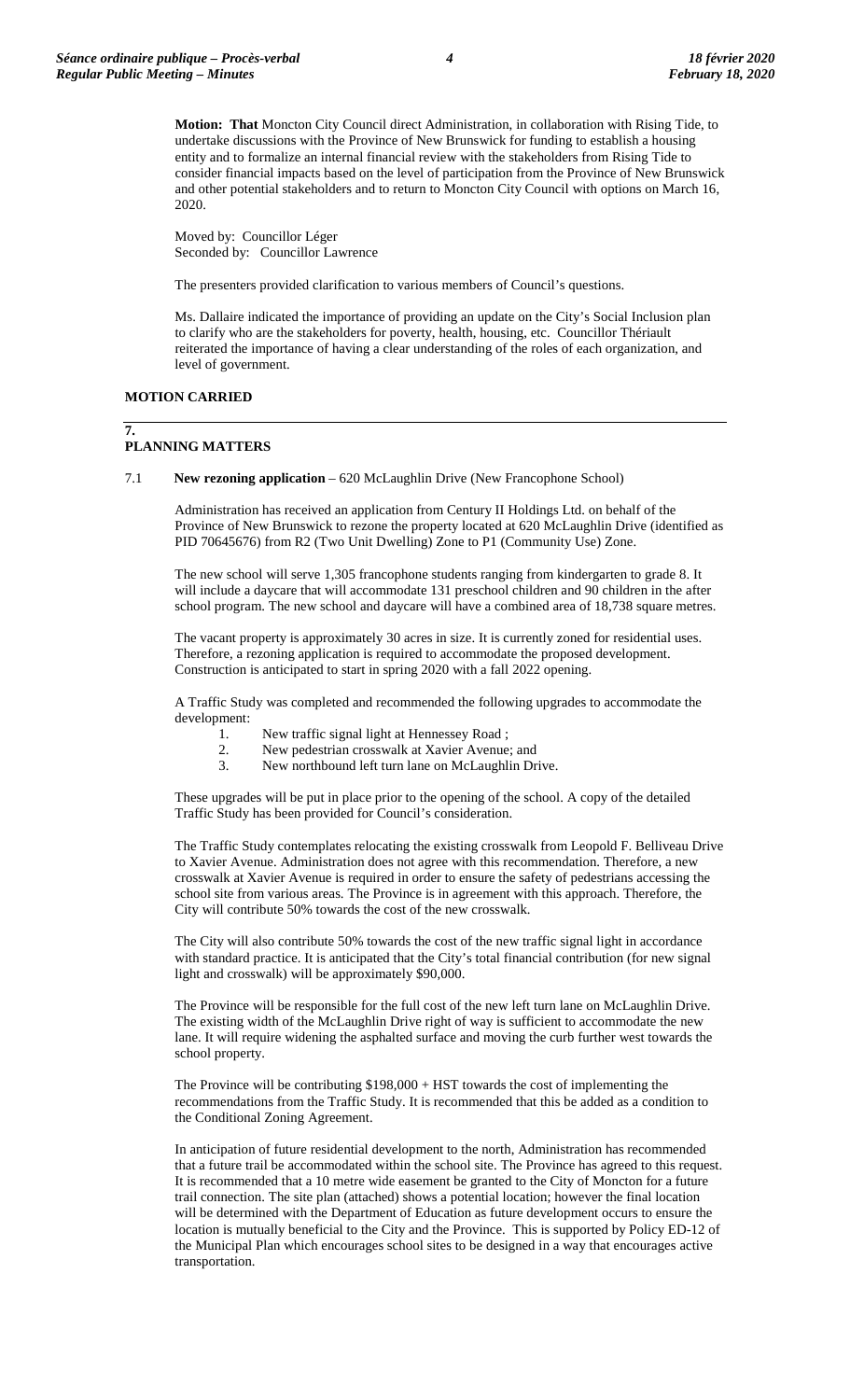**Motion: That** Moncton City Council proceed with the Zoning By-law Amendment being By-law Z-213.70 and:

- 1) That Council give 1st reading to By-law Z-213.70;
- 2) That a public hearing be set for March 16, 2020; and
- 3) That By-law Z-213.70 be referred to the Planning Advisory Committee for its written views; and

The rezoning, if approved, should be subject to a conditional zoning agreement, including but not limited to the following conditions:

- 1. That \$198,000 + HST be contributed by the proponent toward the cost of implementing the Traffic Study recommendations, including:
	- a. New traffic light at Hennessey Road;
	- b. New RA5 crosswalk at Xavier Avenue;
	- c. New left turn lane on McLaughlin Drive.
- 2. That \$45,941.96 be contributed by the proponent toward the Halls Creek Charge Area.
- 3. That the development be carried out in substantial conformance with the plans and drawings submitted as Schedule B.
- 4. That all uses of land pursuant to this agreement shall conform to the provisions of the City of Moncton Zoning By-law, as amended from time to time, except as otherwise provided herein.
- 5. That nothing contained herein shall prohibit or in any way limit the Developer's right to apply for a variance pursuant to the provisions of the Community Planning Act.
- 6. That a 10 metre wide easement be granted to the City of Moncton for a future trail.

*Councillor Butler left the meeting*

Moved by: Councillor Turner Seconded by: Deputy Mayor Boudreau

### **MOTION CARRIED**

#### 7.2 **Public Hearing** – Housekeeping Amendments – Zoning By-Law – Fees and Charges By-Law – *No objections*

#### *Councillor Butler returned to the meeting*

The item was introduced to Council at its regular public meeting on January 20, 2020. At this meeting, Council resolved to give first reading of the proposed amending By-law # Z-213.69, request the views of the Planning Advisory Committee, and set the date for the Public Hearing.

The Planning Advisory Committee reviewed the proposed amendment at its regular meeting on January 22, 2020. The Committee resolved to recommend approving the proposed by-law (i.e. the Committee provided its "views" in accordance with subsection 4(c) of the Community Planning Act).

The purpose of the Public Hearing is to consider objections to the proposed by-law; and to allow persons to speak for or against any written objections. It was noted that no objections have been received nor did any proponents request an opportunity to speak

### *The Mayor declared the public hearing adjourned*

**Motion: That** Moncton City Council proceed with the proposed amending Zoning By-law # Z-213.69.

Moved by: Councillor Edgett Seconded by: Councillor Léger

### **MOTION CARRIED**

#### 7.3 **Amendment** James Allan Renton and Pauline Renton Subdivision

Pursuant to the Subdivision By-law, the requirement of Land for Public Purposes and or Cash in Lieu must be approved by Council before the Subdivision Plan can be approved by the Development Officer.

The applicants own a 6.16 hectare parcel of land on the west side of the Gorge Road near the Trans Canada interchange. In 2018, a new facility for Ambulance New Brunswick was constructed on the property which is zoned Highway Commercial. For lease purposes, the applicants propose to subdivide the property to create Lot 20-1 to accommodate the existing facility.

**Motion: That** Moncton City Council approve Cash in Lieu of Land for Public Purposes in the amount of \$4,885.00 for subdivision plan entitled "James Allan Renton and Pauline Renton Subdivision".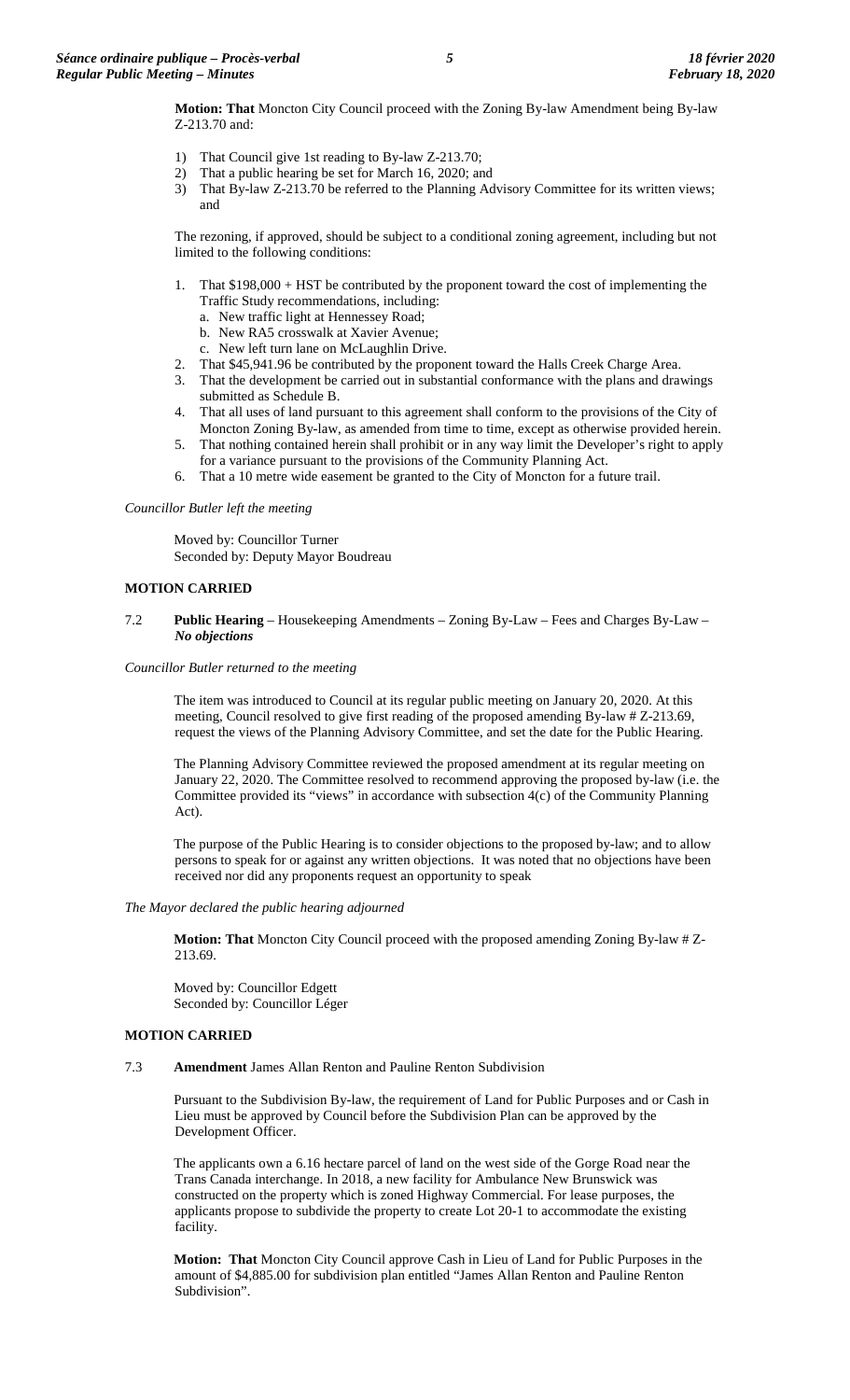Moved by: Councillor Léger Seconded by: Councillor Butler

# **MOTION CARRIED**

### **8.**

# **STATEMENTS BY MEMBERS OF COUNCIL/ EXPOSÉS DES MEMBRES DU CONSEIL**

### *Pierre Boudreau*

• Spoke to his time served as a Moncton Councillor and his love for the City he has served for five (5) terms. He advised citizens, Council and staff that he will not be reoffering in the 2020 municipal election.

### *Greg Turner*

- Congratulated Deputy Mayor Boudreau on his successful years as a Council member.
- Spoke of the House of Nazareth new location and its success. He made mention of the devastating fire at their Clark Street facility today, and the potential impact on services.

#### *Blair Lawrence*

- Congratulated the staff of House of Nazareth on Albert Street for their work with the homeless and the opening of the shelter.
- Congratulated the Wildcats and the Magic on their great seasons.
- Made mention of the production of Wizard of Oz opening night upcoming Saturday. The show will run for a total of 10 shows.
- Congratulated Deputy Mayor Boudreau on his retirement.

#### *Charles Léger*

• Congratulated Deputy Mayor Boudreau on his retirement.

#### *Susan Edgett*

- Encouraged all citizens to visit the Let's Chat webpage for municipal election, the page is geared to encouraged participation in the municipality and perhaps running for Council.
- Spoke of the Women in Leadership event on February 27, 2020, as well as the Municipal Café on March 12, 2020.

#### *Dawn Arnold*

- Spoke of the big idea contest for Grade 4's happening in Moncton.
- YouthFest will be held on Thursday, February 20, 2020.
- Encouraged all to attend the Wizard of Oz.

#### **9.**

#### **REPORTS AND RECOMMENDATIONS FROM COMMITTEES AND PRIVATE MEETINGS**

#### 9.1 **Recommendation(s)** – Private Session – February 10, 2020

**Motion: That** Moncton City Council authorize the City of Moncton to enter into an Agreement of Purchase and Sale with the Province of New Brunswick (Department of Transport and Infrastructure) to purchase the parcel of land referred to as Parcel 19-A on a subdivision plan entitled : "Subdivision Plan: Her Majesty the Queen Subdivision Situated on the West Side of Route 15, City of Moncton, Parish of Moncton, County of Westmorland, Province of New Brunswick" and dated July 12, 2019, for the purpose of constructing a portion of the Panacadie Trail, and that the Mayor and City Clerk be authorized to execute all documents necessary to complete the purchase transaction and to affix the Corporate Seal of the City of Moncton thereto.

#### *Councillor Butler left the meeting*

Moved by: Councillor Edgett Seconded by: Councillor Lawrence

# **MOTION CARRIED**

**Motion: That** Moncton City Council authorize the City of Moncton to enter into an Agreement of Purchase and Sale with Royce Sherman Steele to purchase the PID 618405 located within the Turtle Creek Watershed, and that the Mayor and City Clerk be authorized to execute all documents necessary to complete the purchase transaction and to affix the Corporate Seal of the City of Moncton thereto.

Moved by: Councillor Edgett Seconded by: Councillor Léger

*Deputy Mayor Boudreau left the meeting*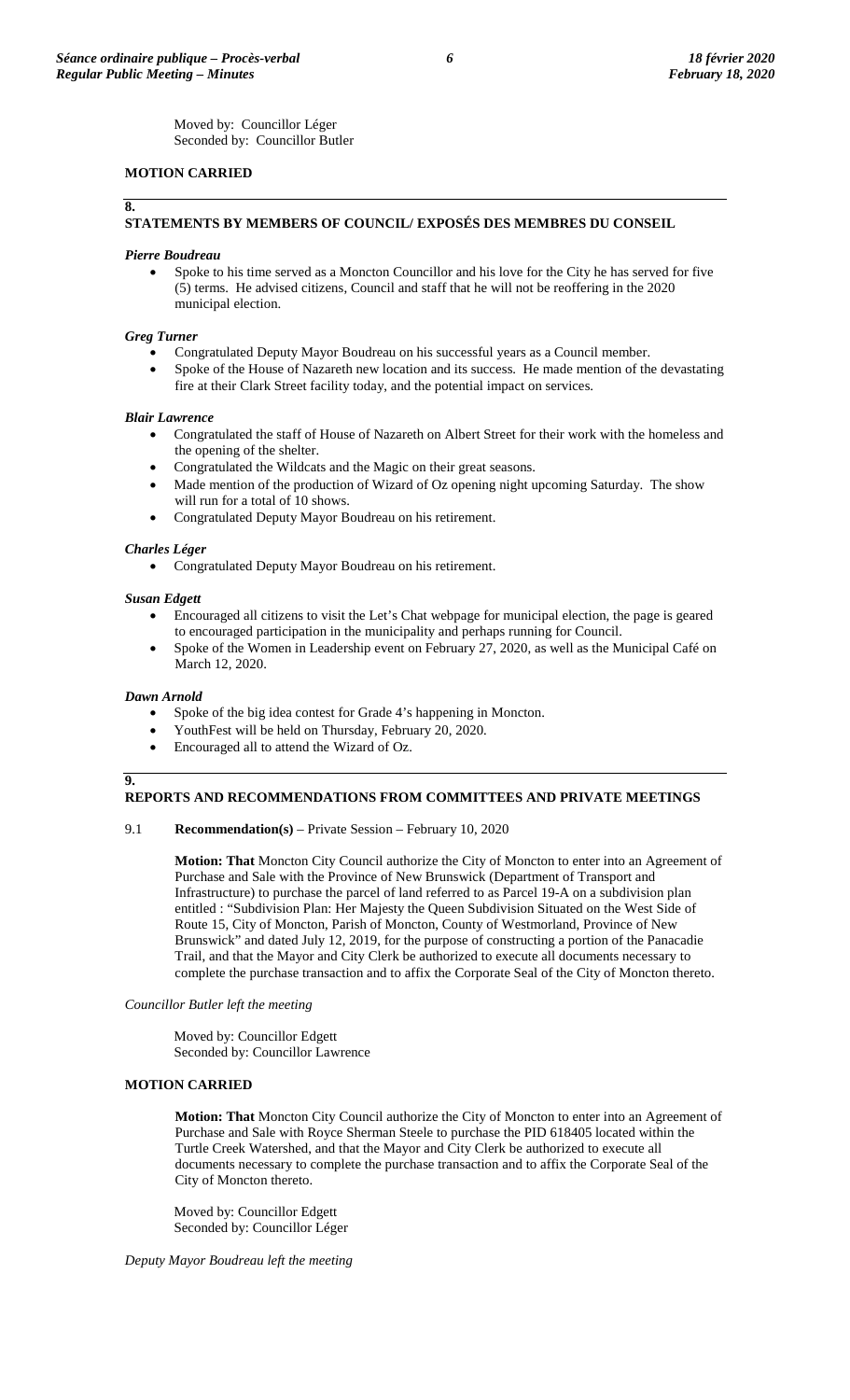# **MOTION CARRIED**

**Motion: That** Moncton City Council authorize the City of Moncton to enter into an Agreement of Purchase and Sale with Gordon Peake to purchase the PID 05029756 located within the Turtle Creek Watershed, and that the Mayor and City Clerk be authorized to execute all documents necessary to complete the purchase transaction and to affix the Corporate Seal of the City of Moncton thereto.

*Councillor Butler returned to meeting*

Moved by: Councillor Turner Seconded by: Councillor Edgett

### **MOTION CARRIED**

**Motion: That** Moncton City Council authorize the City of Moncton to enter into an Agreement of Purchase and Sale with James E. Morton to purchase the PID 639872 located within the Turtle Creek Watershed, and that the Mayor and City Clerk be authorized to execute all documents necessary to complete the purchase transaction and to affix the Corporate Seal of the City of Moncton thereto.

Moved by: Councillor Edgett Seconded by: Councillor Butler

### **MOTION CARRIED**

### **10.**

# **REPORTS FROM ADMINISTRATION**

10.1 **City Contract W20D 05CJ** – Street Resurfacing No. 1 – Streets affected: Satinwood Drive, Pasadena Drive, Mecca Drive, Gatineau Drive, Colburne Street, Woodleigh Street, Bore Park (pathways)

**Motion: That** City Contract No. W20D 05CJ, Street Resurfacing No. 1, be awarded to Dexter Construction Company Limited in the amount of \$1,392,322.25 including HST (\$1,262,606.24 net HST), and that the budget for the project be set at \$1,420,000.00 including net HST, engineering and contingency.

It is also recommended that a contract be drafted, and that the Mayor and City Clerk be authorized to sign said contract and affix the Corporate Seal of the City of Moncton.

Moved by: Councillor Butler Seconded by: Councillor Hicks

#### **MOTION CARRIED**

10.2 **City Contrac**t **W20D 05CA** - Street Resurfacing No. 2 – Streets affected: Main Street, Cabot Drive, Marquette Avenue, Lasalle Crescent, Frobisher Avenue, Weyburn Rd.

**Motion: That** City Contract No. W20D 05CA, Street Resurfacing No. 2, be awarded to Modern Construction (1983) Limited in the amount of \$1,673,596.44 including HST (\$1,517,675.46 net HST), and that the budget for the project be set at \$1,700,000.00 including net HST, engineering and contingency.

It is also recommended that a contract be drafted, and that the Mayor and City Clerk be authorized to sign said contract and affix the Corporate Seal of the City of Moncton.

Moved by: Councillor Turner Seconded by: Councillor Edgett

### **MOTION CARRIED**

10.3 **City Contract W20D 05DC** – Street Resurfacing No. 3 – Streets affected: Cameron Street, Pine Street, Dominion Street, Norwood Avenue, York Street

**Motion: That** City Contract No. W20D 05DC, Street Resurfacing No. 3, be awarded to MacDonald Paving and Construction Limited in the amount of \$1,054,578.75 including HST (\$956,328.69 net HST), and that the budget for the project be set at \$1,100,000.00 including net HST, engineering and contingency.

It is also recommended that a contract be drafted, and that the Mayor and City Clerk be authorized to sign said contract and affix the Corporate Seal of the City of Moncton.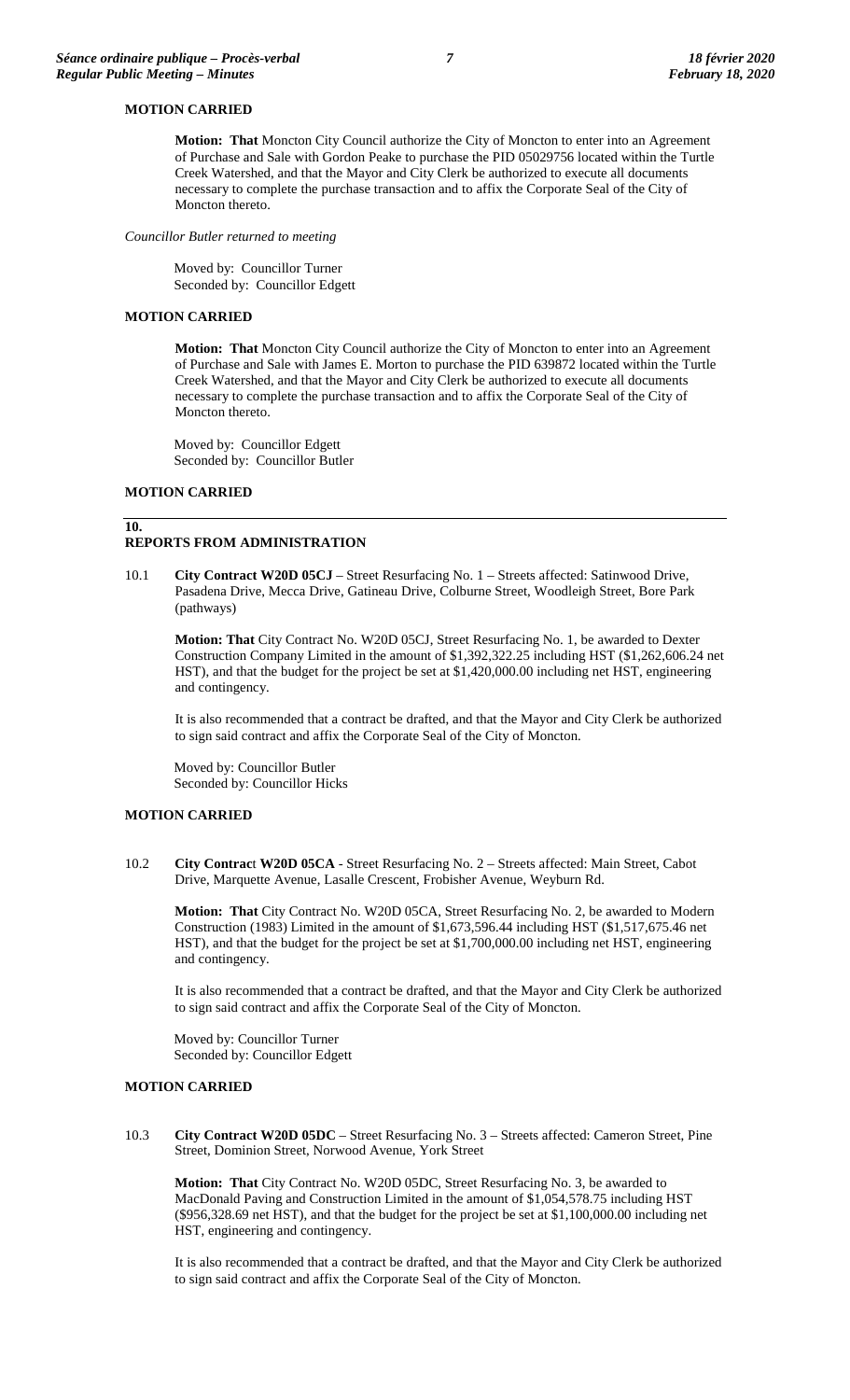Moved by: Councillor Lawrence Seconded by: Councillor Léger

# **MOTION CARRIED**

*Councillor Boudreau returned to the meeting*

10.4 **City Contract W20D 05DA** – Street Resurfacing No. 4 – Street affect: Delong Drive

**Motion: That** City Contract No. W20D 05DA, Street Resurfacing No. 4, be awarded to Dexter Construction Company Limited in the amount of \$1,169,643.00 including HST (\$1,060,400.90 net HST), and that the budget for the project be set at \$1,200,000.00 including net HST, engineering and contingency.

It is also recommended that a contract be drafted, and that the Mayor and City Clerk be authorized to sign said contract and affix the Corporate Seal of the City of Moncton.

Moved by: Councillor Léger Seconded by: Councillor Turner

### **MOTION CARRIED**

#### **11.**

# **READING OF BY-LAWS**

*The City Clerk announced that the following by-laws will be posted on line at [www.moncton.ca](http://www.moncton.ca/) in lieu of reading them into the record at future meetings, pursuant to Section 15.3(a) ii (A&B) of the Local Governance Act, or same can be faxed, mailed or e-mailed to interested parties at their request*.

11.1 **A By-Law** in Amendment of the City of Moncton Zoning By-Law, Being By-Law Z-213.70 (620 McLaughlin) *1st Reading* – *Pending approval item 7.1*

**Motion:** that 1st Reading be given to By-Law Z-213.70.

Moved by: Councillor Léger Seconded by: Councillor Boudreau

### **MOTION CARRIED**

*The City Clerk gave 1st reading to by-law Z-213.70 only*

*Pursuant to Section 15.3(a) ii (A&B) of the Local Governance Act the following by-laws were posted on the City of Moncton Internet site for the required time period specified in the Act. The by-laws receive second and third readings by title only.*

11.2 **A By-Law** Respecting Flyer Distribution in the City of Moncton, being By-Law A-1520 – *Second and Third Readings*

**Motion:** that 2<sup>nd</sup> Reading be given to By-Law A-1520.

Moved by : Councillor Pellerin Seconded by : Councillor Lawrence

### **MOTION CARRIED**

*The Clerk gave second reading to By-Law A-1520*

**Motion:** that 3<sup>rd</sup> reading be given and that by-law A-1520 be ordained and passed and the Mayor and City Clerk be authorized to affix the corporate seal thereto.

Moved by : Councillor Lawrence Seconded by : Councillor Edgett

#### **MOTION CARRIED**

*The Clerk gave third reading to By-Law A-1520*

11.3 **A By-Law** in Amendment of the City of Moncton Zoning By-Law, Being By-Law Z-213.69 *– Second and Third Readings – subject to approval of item 7.2*